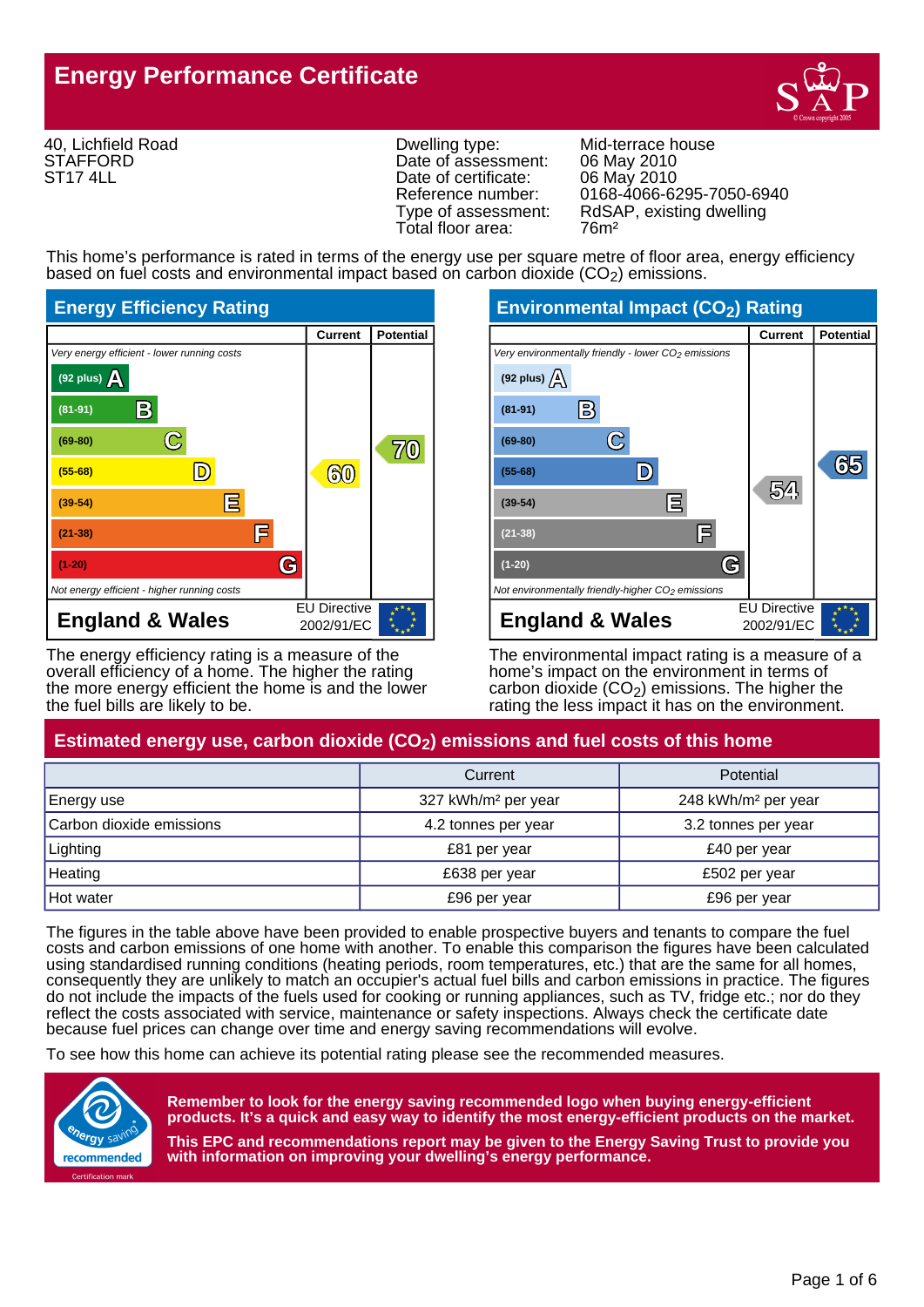# **About this document**

The Energy Performance Certificate for this dwelling was produced following an energy assessment undertaken by a qualified assessor, accredited by Quidos, to a scheme authorised by the Government. This certificate was produced using the RdSAP 2005 assessment methodology and has been produced under the Energy Performance of Buildings (Certificates and Inspections) (England and Wales) Regulations 2007 as amended. A copy of the certificate has been lodged on a national register.

| Assessor's accreditation number: | <b>QUID200478</b>                       |
|----------------------------------|-----------------------------------------|
| Assessor's name:                 | <b>Karl Sutton</b>                      |
| Company name/trading name:       | Get Hip With Us                         |
| Address:                         | 11a Hawke Road, Stafford, Staffordshire |
|                                  | ST <sub>16</sub> 1PZ                    |
| Phone number:                    | +44 (0) 1785 240 109                    |
| Fax number:                      |                                         |
| E-mail address:                  | gethipwithus@sky.com                    |
| Related party disclosure:        | No related party                        |

#### **If you have a complaint or wish to confirm that the certificate is genuine**

Details of the assessor and the relevant accreditation scheme are as above. You can get contact details of the accreditation scheme from their website at www.quidos.co.uk together with details of their procedures for confirming authenticity of a certificate and for making a complaint.

### **About the building's performance ratings**

The ratings on the certificate provide a measure of the building's overall energy efficiency and its environmental impact, calculated in accordance with a national methodology that takes into account factors such as insulation, heating and hot water systems, ventilation and fuels used. The average Energy Efficiency Rating for a dwelling in England and Wales is band E (rating 46).

Not all buildings are used in the same way, so energy ratings use 'standard occupancy' assumptions which may be different from the specific way you use your home. Different methods of calculation are used for homes and for other buildings. Details can be found at www.communities.gov.uk/epbd.

Buildings that are more energy efficient use less energy, save money and help protect the environment. A building with a rating of 100 would cost almost nothing to heat and light and would cause almost no carbon emissions. The potential ratings on the certificate describe how close this building could get to 100 if all the cost effective recommended improvements were implemented.

#### **About the impact of buildings on the environment**

One of the biggest contributors to global warming is carbon dioxide. The way we use energy in buildings causes emissions of carbon. The energy we use for heating, lighting and power in homes produces over a quarter of the UK's carbon dioxide emissions and other buildings produce a further one-sixth.

The average household causes about 6 tonnes of carbon dioxide every year. Adopting the recommendations in this report can reduce emissions and protect the environment. You could reduce emissions even more by switching to renewable energy sources. In addition there are many simple everyday measures that will save money, improve comfort and reduce the impact on the environment. Some examples are given at the end of this report.

#### **Visit the Department for Communities and Local Government website at www.communities.gov.uk/epbd to:**

- Find how to confirm the authenticity of an energy performance certificate
- Find how to make a complaint about a certificate or the assessor who produced it
- Learn more about the national register where this certificate has been lodged the Department is the controller of the data on the register for Data Protection Act 1998 purposes
- Learn more about energy efficiency and reducing energy consumption

Further information about Energy Performance Certificates can be found under Frequently Asked Questions at www.epcregister.com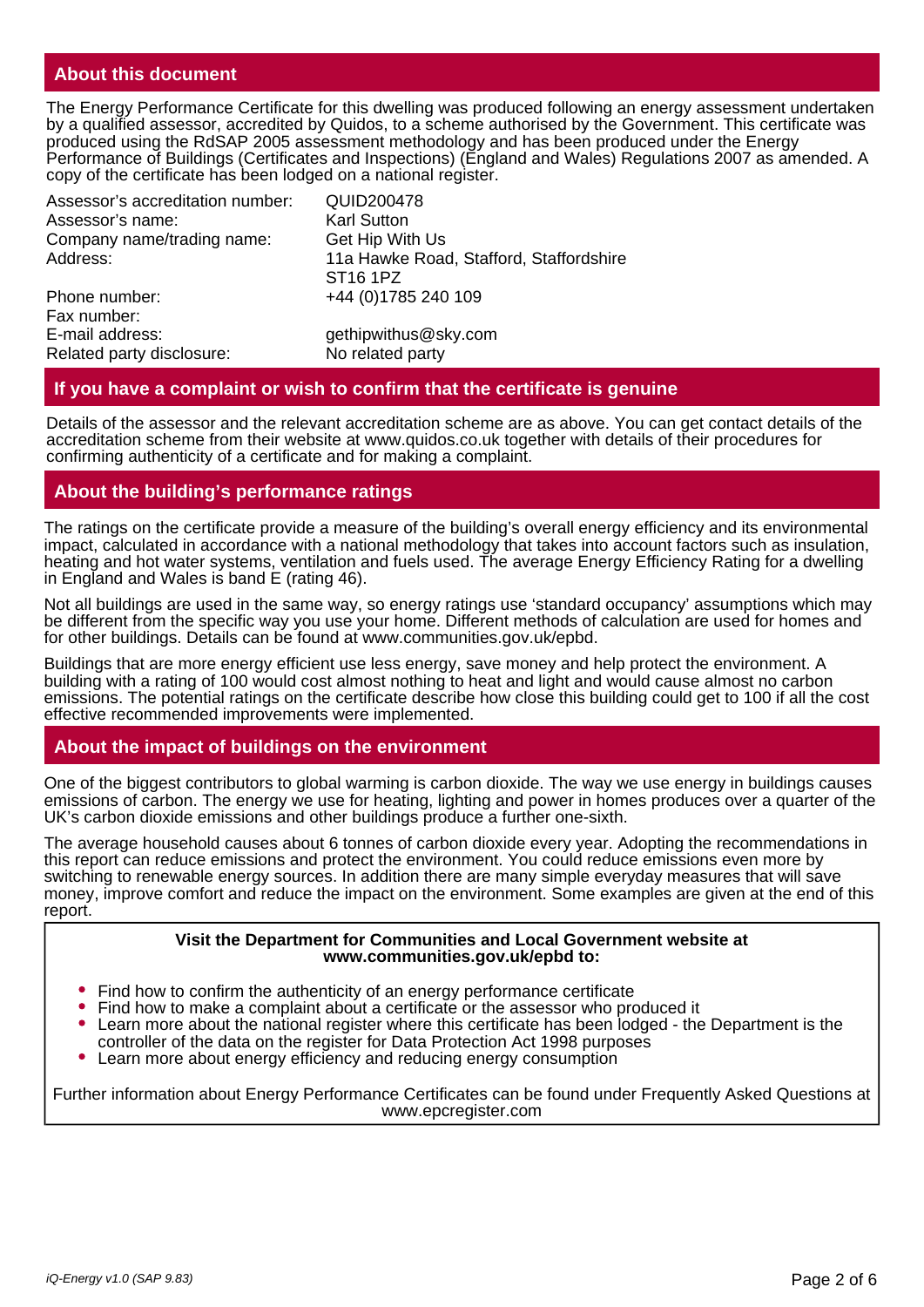40, Lichfield Road **STAFFORD** ST17 4LL

Date of certificate: 06 May 2010<br>Reference number: 0168-4066-62

0168-4066-6295-7050-6940

# **Summary of this home's energy performance related features**

The table below gives an assessment of the key individual elements that have an impact on this home's energy and environmental performance. Each element is assessed by the national calculation methodology against the following scale: Very poor / Poor / Average / Good / Very good. The assessment does not take into consideration the physical condition of any element. 'Assumed' means that the insulation could not be inspected and an assumption has been made in the methodology based on age and type of construction.

| Element                                 |                                                        | Current performance      |               |
|-----------------------------------------|--------------------------------------------------------|--------------------------|---------------|
|                                         | Description                                            | <b>Energy Efficiency</b> | Environmental |
| Walls                                   | Solid brick, as built, no insulation (assumed)         | Very Poor                | Very Poor     |
|                                         | Cavity wall, as built, insulated (assumed)             | Good                     | Good          |
| Roof                                    | Pitched, no insulation                                 | Very Poor                | Very Poor     |
|                                         | Flat, insulated (assumed)                              | Average                  | Average       |
| Floor                                   | Suspended, no insulation (assumed)                     |                          |               |
| Windows                                 | Fully double glazed                                    | Good                     | Good          |
| Main heating                            | Boiler and radiators, mains gas                        | Good                     | Good          |
| Main heating control                    | Programmer and room thermostat                         | Average                  | Average       |
| Secondary heating                       | None                                                   |                          |               |
| Hot water                               | From main system                                       | Good                     | Good          |
| Lighting                                | No low energy lighting                                 | Very Poor                | Very Poor     |
| <b>Current energy efficiency rating</b> |                                                        | D 60                     |               |
|                                         | Current environmental impact (CO <sub>2</sub> ) rating |                          | E 54          |

# **Low and zero carbon energy sources**

None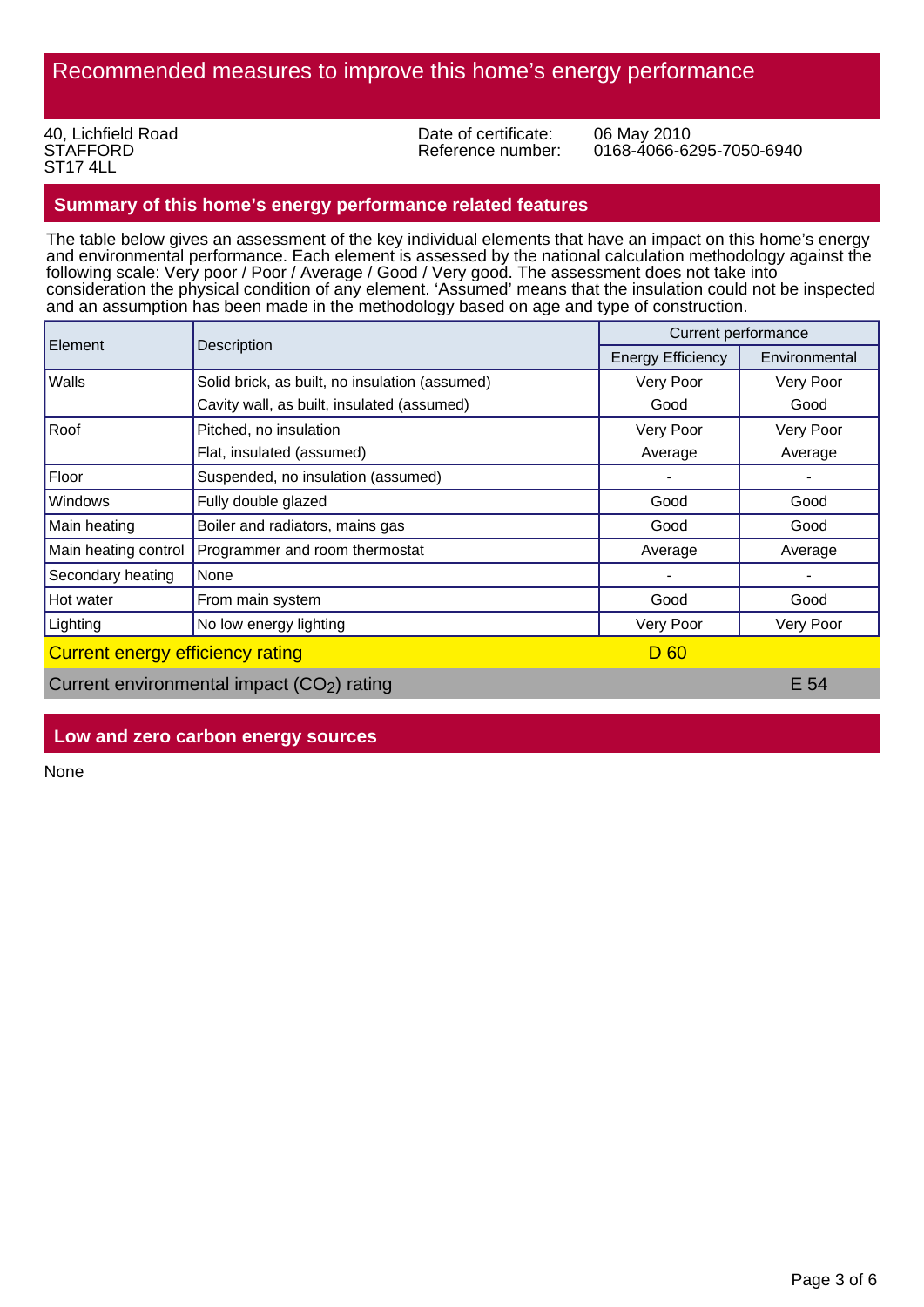# **Recommendations**

The measures below are cost effective. The performance ratings after improvement listed below are cumulative, that is they assume the improvements have been installed in the order that they appear in the table.

| Lower cost measures (up to 500)                          | Typical savings per<br>year | Performance ratings after improvement |                      |
|----------------------------------------------------------|-----------------------------|---------------------------------------|----------------------|
|                                                          |                             | Energy efficiency                     | Environmental impact |
| Increase loft insulation to 270 mm                       | 123                         | D <sub>67</sub>                       | D <sub>63</sub>      |
| 2 Low energy lighting for all fixed outlets              | 33                          | C <sub>69</sub>                       | D 64                 |
| 3 Upgrade heating controls                               | 20                          | C 70                                  | D 65                 |
| Total                                                    | 176                         |                                       |                      |
| Potential energy efficiency rating                       |                             | C 70                                  |                      |
| Potential environmental impact (CO <sub>2</sub> ) rating |                             |                                       | D 65                 |

# **Further measures to achieve even higher standards**

The further measures listed below should be considered in addition to those already specified if aiming for the highest possible standards for this home. However you should check the conditions in any covenants, planning conditions, warranties or sale contracts.

| 4 Solar water heating                        | £23  | C 71        | D 67        |
|----------------------------------------------|------|-------------|-------------|
| 5 50 mm internal or external wall insulation | £128 | C 78        | C 76        |
| 6 Solar photovoltaic panels, 2.5 kWp         | £121 | B 90        | B 86        |
| Enhanced energy efficiency rating            |      | <b>B</b> 90 |             |
| Enhanced environmental impact $(CO2)$ rating |      |             | <b>B</b> 86 |

Improvements to the energy efficiency and environmental impact ratings will usually be in step with each other. However, they can sometimes diverge because reduced energy costs are not always accompanied by a reduction in carbon dioxide  $(CO<sub>2</sub>)$  emissions.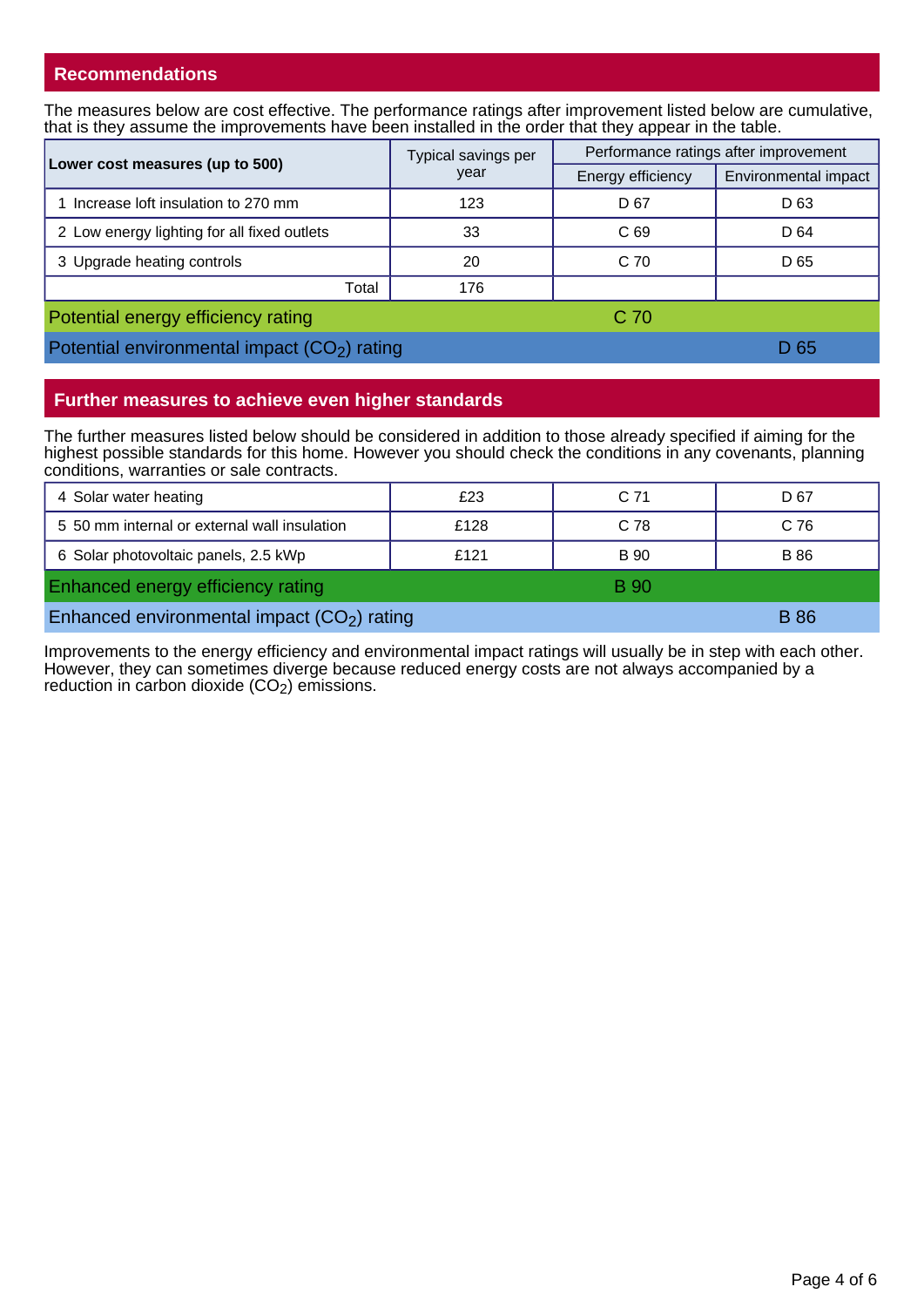# **About the cost effective measures to improve this home's performance ratings**

If you are a tenant, before undertaking any work you should check the terms of your lease and obtain approval from your landlord if the lease either requires it, or makes no express provision for such work.

#### **Lower cost measures (typically up to £500 each)**

These measures are relatively inexpensive to install and are worth tackling first. Some of them may be installed as DIY projects. DIY is not always straightforward, and sometimes there are health and safety risks, so take advice before carrying out DIY improvements.

#### **1 Loft insulation**

Loft insulation laid in the loft space or between roof rafters to a depth of at least 270 mm will significantly reduce heat loss through the roof; this will improve levels of comfort, reduce energy use and lower fuel bills. Insulation should not be placed below any cold water storage tank, any such tank should also be insulated on its sides and top, and there should be boarding on battens over the insulation to provide safe access between the loft hatch and the cold water tank. The insulation can be installed by professional contractors but also by a capable DIY enthusiast. Loose granules may be used instead of insulation quilt; this form of loft insulation can be blown into place and can be useful where access is difficult. The loft space must have adequate ventilation to prevent dampness; seek advice about this if unsure. Further information about loft insulation and details of local contractors can be obtained from the National Insulation Association (www.nationalinsulationassociation.org.uk).

### **2 Low energy lighting**

Replacement of traditional light bulbs with energy saving recommended ones will reduce lighting costs over the lifetime of the bulb, and they last up to 12 times longer than ordinary light bulbs. Also consider selecting low energy light fittings when redecorating; contact the Lighting Association for your nearest stockist of Domestic Energy Efficient Lighting Scheme fittings.

### **3 Heating controls (thermostatic radiator valves)**

Thermostatic radiator valves allow the temperature of each room to be controlled to suit individual needs, adding to comfort and reducing heating bills provided internal doors are kept closed. For example, they can be set to be warmer in the living room and bathroom than in the bedrooms. Ask a competent heating engineer to install thermostatic radiator valves. Thermostatic radiator valves should be fitted to every radiator except the radiator in the same room as the room thermostat. Remember the room thermostat is needed as well as the thermostatic radiator valves, to enable the boiler to switch off when no heat is required.

# **About the further measures to achieve even higher standards**

Further measures that could deliver even higher standards for this home. You should check the conditions in any covenants, planning conditions, warranties or sale contracts before undertaking any of these measures. If you are a tenant, before undertaking any work you should check the terms of your lease and obtain approval from your landlord if the lease either requires it, or makes no express provision for such work.

#### **4 Solar water heating**

A solar water heating panel, usually fixed to the roof, uses the sun to pre-heat the hot water supply. This will significantly reduce the demand on the heating system to provide hot water and hence save fuel and money. The Solar Trade Association has up-to-date information on local installers and any grant that may be available.

#### **5 Internal or external wall insulation**

Solid wall insulation involves adding a layer of insulation to either the inside or the outside surface of the external walls, which reduces heat loss and lowers fuel bills. As it is more expensive than cavity wall insulation it is only recommended for walls without a cavity, or where for technical reasons a cavity cannot be filled. Internal insulation, known as dry-lining, is where a layer of insulation is fixed to the inside surface of external walls; this type of insulation is best applied when rooms require redecorating and can be installed by a competent DIY enthusiast. External solid wall insulation is the application of an insulant and a weather-protective finish to the outside of the wall. This may improve the look of the home, particularly where existing brickwork or rendering is poor, and will provide long-lasting weather protection. Further information can be obtained from the National Insulation Association (www.nationalinsulationassociation.org.uk). It should be noted that planning permission might be required.

# **6 Solar photovoltaic (PV) panels**

A solar PV system is one which converts light directly into electricity via panels placed on the roof with no waste and no emissions. This electricity is used throughout the home in the same way as the electricity purchased from an energy supplier. The British Photovoltaic Association has up-to-date information on local installers who are qualified electricians and on any grant that may be available. Planning restrictions may apply in certain neighbourhoods and you should check this with the local authority. Building Regulations apply to this work, so your local authority building control department should be informed, unless the installer is appropriately qualified and registered as such with a competent persons scheme<sup>1</sup>, and can therefore self-certify the work for Building Regulation compliance. The assessment does not include the effect of any feed-in tariff, which could appreciably increase the savings that are shown on this EPC for solar photovoltaic panels.

<sup>1</sup> For information on approved competent persons schemes enter 'existing competent person schemes' into an internet search engine or contact your local Energy Saving Trust advice centre on 0800 512 012.